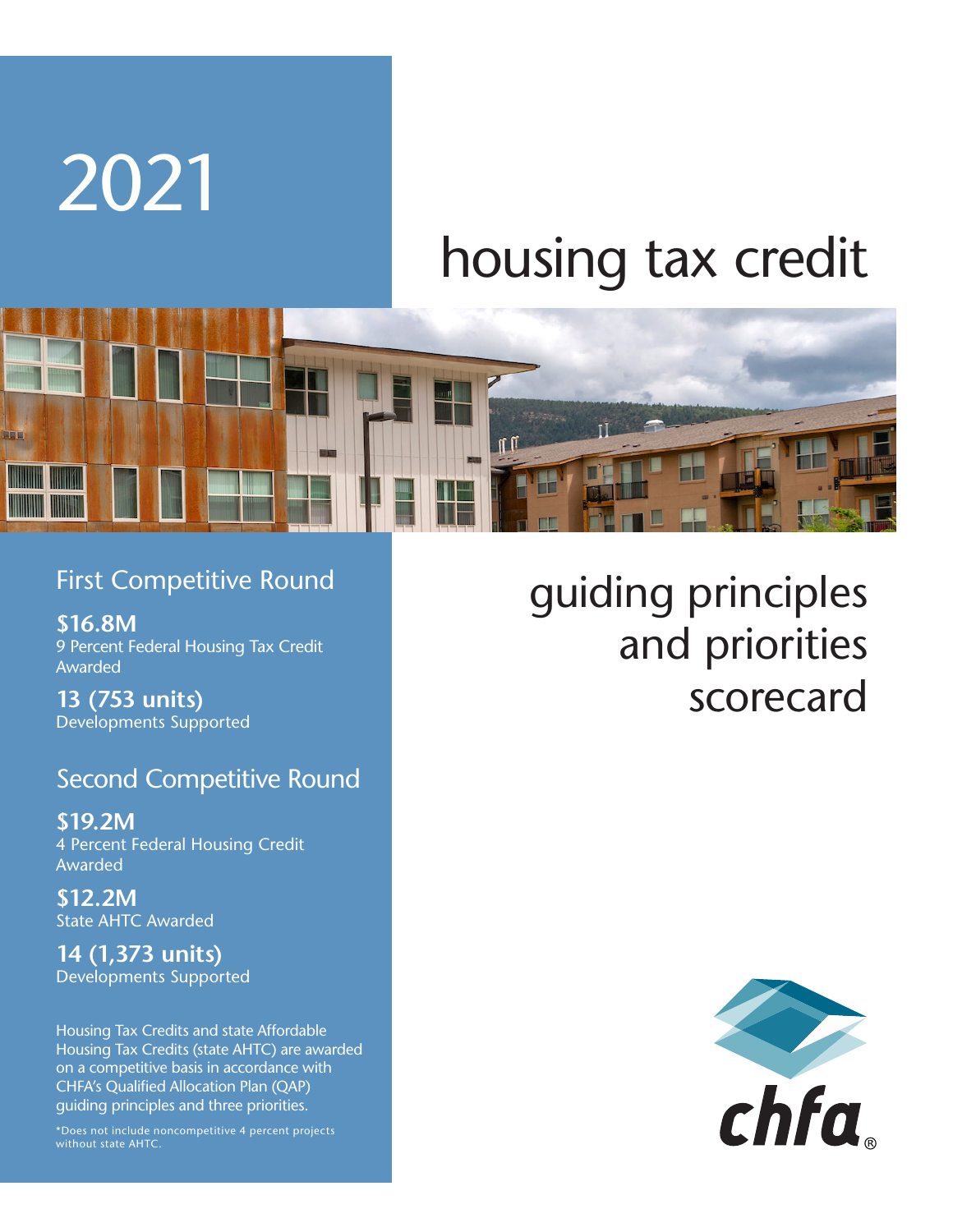The following are the guiding principles and a summary of how the awarded competitive developments align with the QAP.



| 01<br>To give preference to projects serving the<br>lowest-income tenants for the longest<br>period of time                                                                                                                                       | 27 developments<br>2,126 units<br>1,216 units $\leq$ 50 percent Area Median Income (AMI),<br>with 605 units $\leq$ 30 percent AMI<br>Affordability in place for 40 years                                                                                                                     |
|---------------------------------------------------------------------------------------------------------------------------------------------------------------------------------------------------------------------------------------------------|----------------------------------------------------------------------------------------------------------------------------------------------------------------------------------------------------------------------------------------------------------------------------------------------|
| 02<br>To give preference to projects in a QCT,<br>which contributes to a Concerted Community<br><b>Revitalization Plan</b>                                                                                                                        | 7 developments are in a Qualified Census Tract (QCT)<br>and meet this criterion.                                                                                                                                                                                                             |
| 03<br>To provide for a distribution of housing credits<br>across the state, including larger urban areas,<br>smaller cities and towns, rural and tribal areas                                                                                     | 18 developments are in the Denver Metro Area;<br>5 developments are in the Front Range, including<br>Boulder, Colorado Springs, Fort Lupton, and Loveland,<br>with one scattered site in Brighton, Estes Park, and<br>Limon; and<br>4 developments are in Delta, Keystone, Pueblo, Sterling. |
| 04<br>To provide opportunities to a variety of qualified<br>sponsors, both for-profit and nonprofit                                                                                                                                               | 12 awards were to for-profit sponsors;<br>9 awards were to nonprofit sponsors; and<br>6 awards were to housing authorities.                                                                                                                                                                  |
| 05<br>To distribute housing credits to assist a diversity of<br>populations in need of affordable housing, including<br>homeless persons, persons in need of supportive<br>housing, seniors, and families                                         | 5 developments will provide Permanent Supportive<br>٠<br>Housing for homeless populations;<br>13 developments will service families;<br>7 developments will serve seniors; and<br>2 developments will serve a mix of resident populations.                                                   |
| 06<br>To provide opportunities for affordable housing<br>within a half-mile walk distance of public<br>transportation with easy access to job centers that<br>maximize the housing density, and to promote<br>opportunities for economic mobility | 24 developments are in proximity to public<br>transportation including:<br>12 family<br>6 Permanent Supportive Housing<br>6 senior                                                                                                                                                           |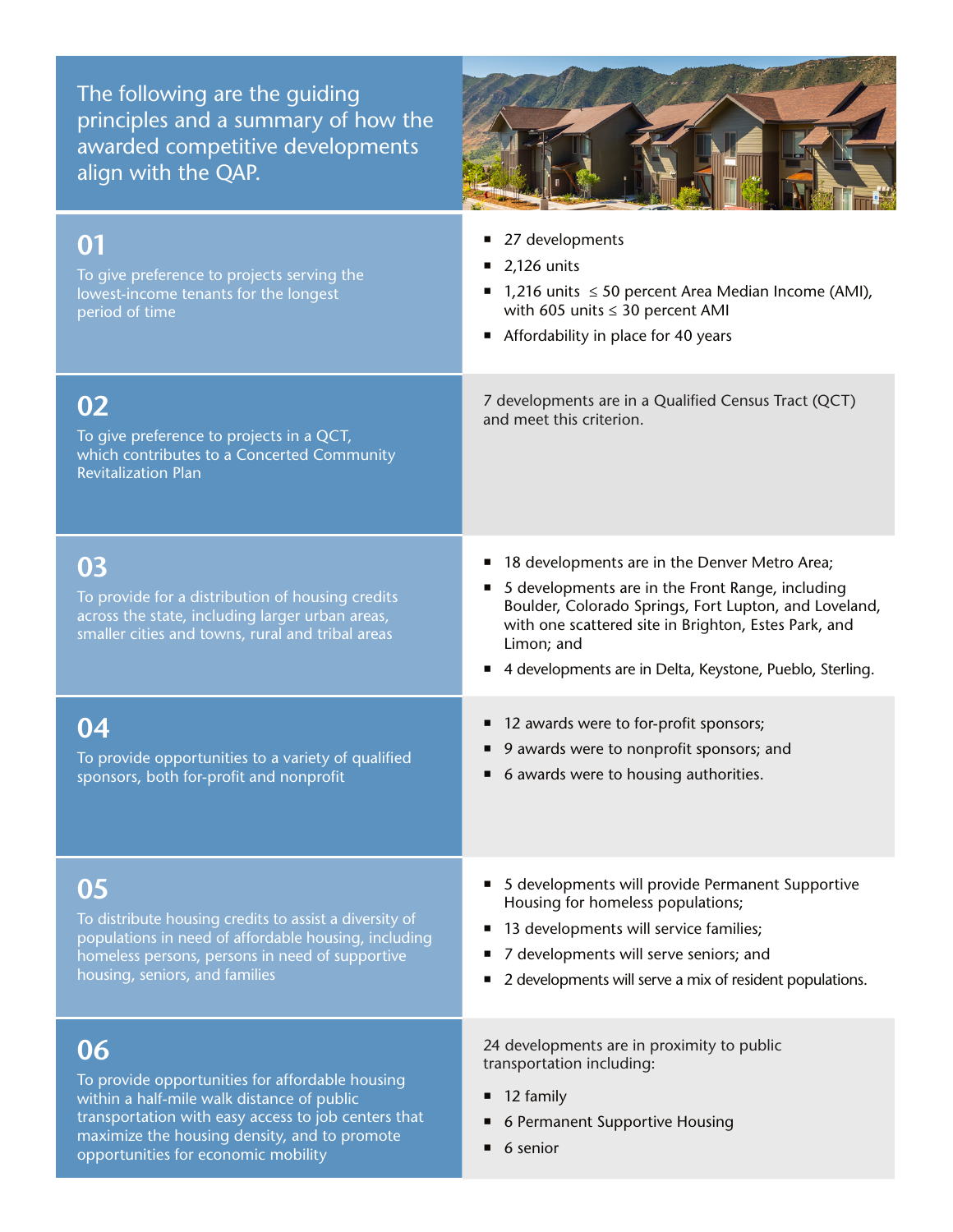CHFA believes it is important to consider how projects supported by housing credits contribute to promoting equity and economic mobility for residents and their communities, so that everyone in Colorado has the opportunity for housing stability and economic property.

**AL** 

WI :

| 07<br>To support maximum allowable density when<br>feasible based on demonstrated market demand<br>and available funding sources                                                                                              | All developments were analyzed for maximum allowable<br>density by three metrics:<br>11 maximize density by site limits (zoning);<br>15 maximize density by economic limits (available<br>funding sources); and<br>1 maximized density by market limits (demand).<br>ш                                                            |
|-------------------------------------------------------------------------------------------------------------------------------------------------------------------------------------------------------------------------------|-----------------------------------------------------------------------------------------------------------------------------------------------------------------------------------------------------------------------------------------------------------------------------------------------------------------------------------|
| 08<br>To support affordable housing that is<br>constructed and certified to advanced<br>energy performance standards                                                                                                          | 6 developments will be constructed and certified to<br>the advanced energy performance standard of the<br>Department of Energy's Zero Energy Ready Homes<br>(ZERH) Program.                                                                                                                                                       |
| 09<br>To support new construction of affordable rental<br>housing projects as well as acquisition and/or rehab<br>of existing affordable housing projects, particularly<br>those at risk of converting to market-rate housing | 25 developments will be construction of new<br>multifamily units; and<br>2 developments will be rehabilitation of existing<br>multifamily buildings.                                                                                                                                                                              |
|                                                                                                                                                                                                                               |                                                                                                                                                                                                                                                                                                                                   |
| 10<br>To reserve only the amount of credit deemed<br>necessary for the financial feasibility of a project<br>and its viability as a qualified low-income housing<br>project throughout the credit period                      | All 27 developments met the criteria for approval,<br>resulting in the creation or preservation of 2,126 units<br>of multifamily rental housing.                                                                                                                                                                                  |
| To reserve Housing Credits for as many rental<br>housing units as possible while considering the<br>Guiding Principles and the Criteria for Approval                                                                          | 2,126 units in 27 developments.<br>All developments met market conditions, proximity<br>to existing housing credit projects, project readiness,<br>financial feasibility and viability, development and<br>management team experience and track record, project<br>costs, and site suitability criteria for approval of an award. |